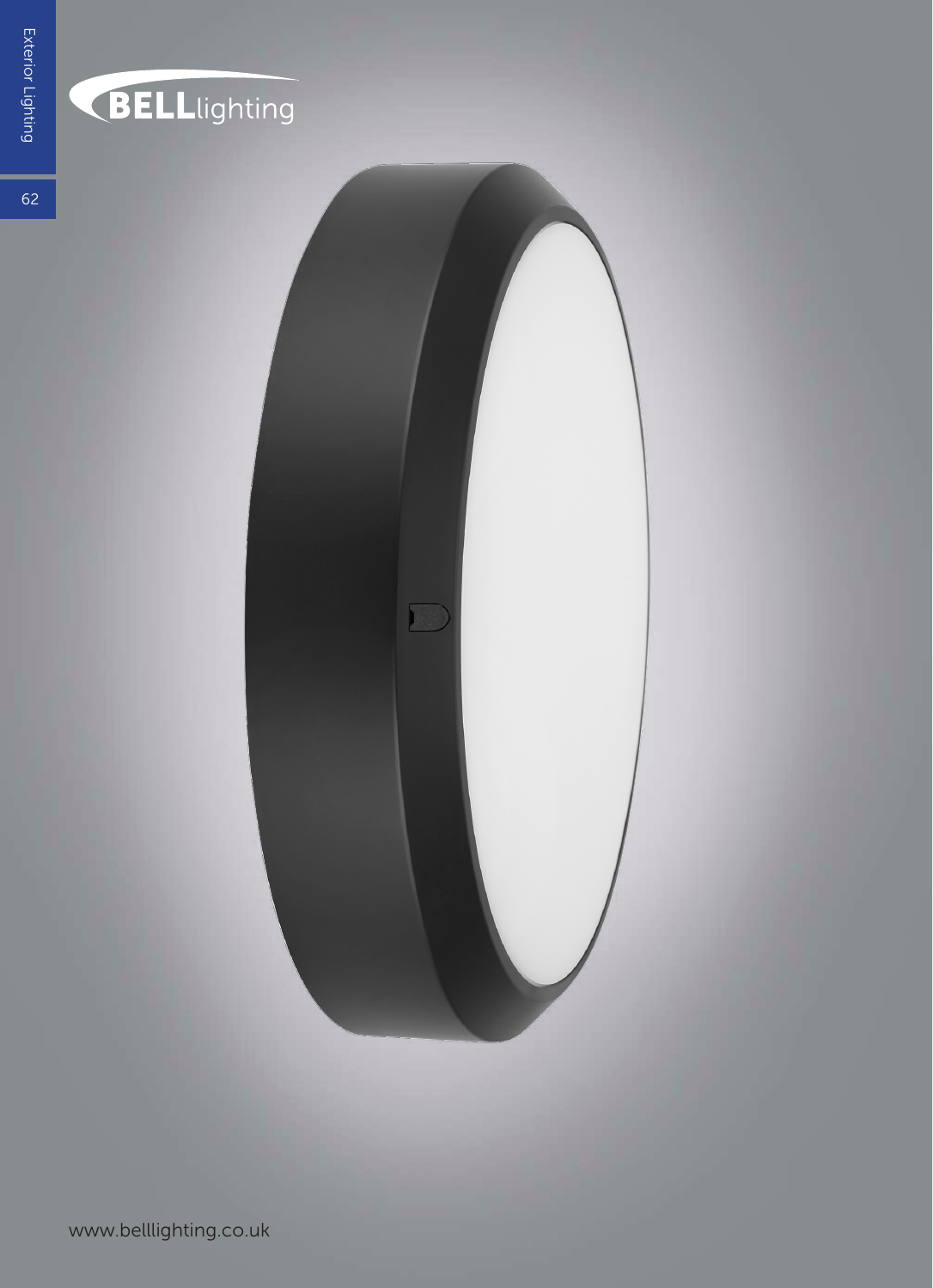## **Oberon**

## IP65 LED Bulkhead

The Oberon IP65 LED Bulkhead is a sleek bulkhead supplied with a matt black bezel. This anti-corrosive bulkhead is suitable for BESA box mounting with the option to add a variety of interchangeable bezels.

- Anti-corrosive polycarbonate body
- Standard / Emergency Version / Microwave Version / Emergency Microwave Version
- Supplied with black bezel
- No maintenance / lamp replacement
- 8M Detection range on sensor versions
- 50000 Hours
- 20mm side, bottom & top entry
- Eyelid and louvre bezels available



LMR80: Maximum 20% of lumen depreciation over rated hours. B10: Maximum 10% of fittings failure rate over rated hours





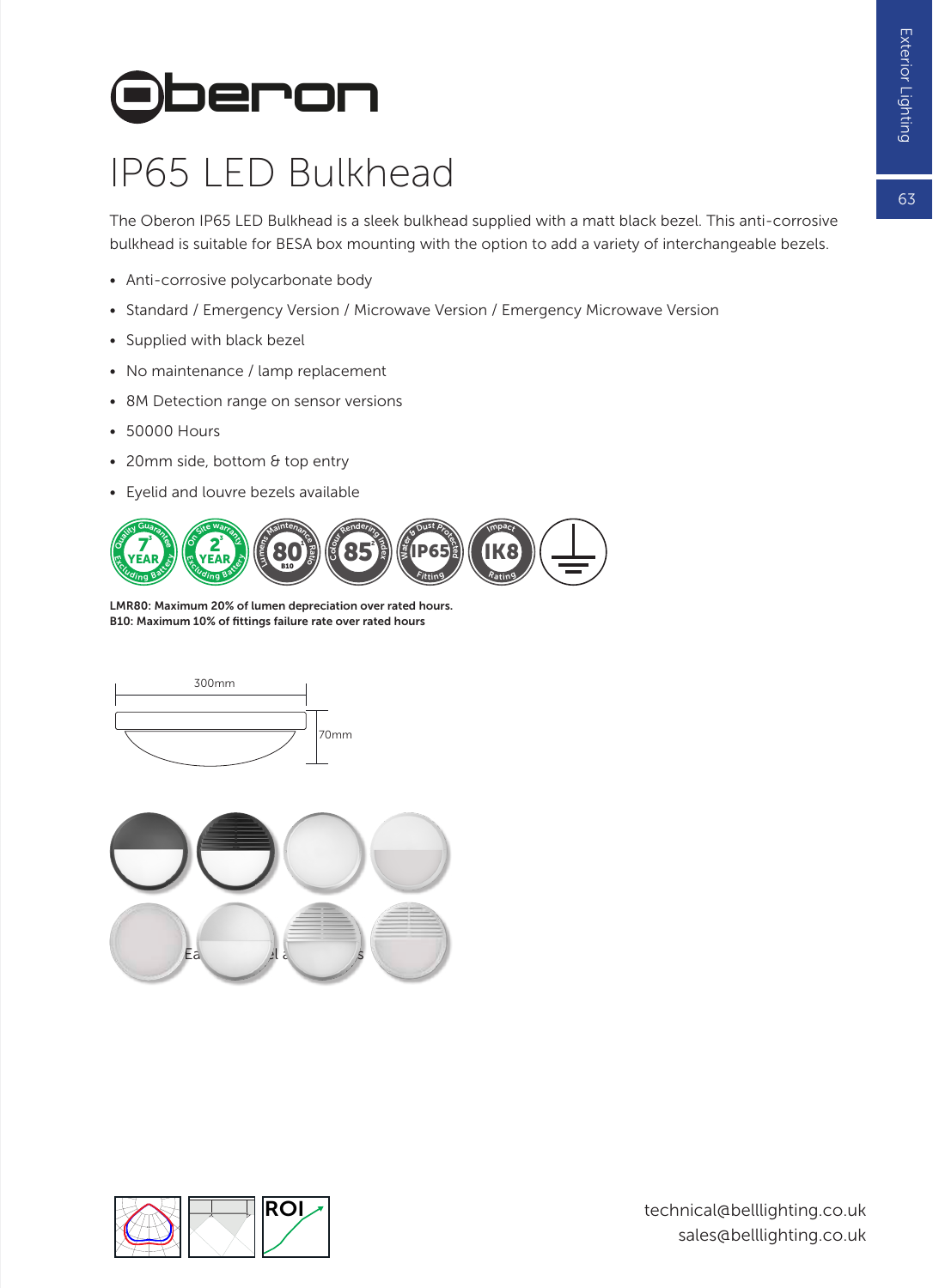

## IP65 LED Bulkhead

| <b>Technical Specification</b>     |                                                              |  |  |  |  |  |
|------------------------------------|--------------------------------------------------------------|--|--|--|--|--|
| Construction                       | Polycarbonate                                                |  |  |  |  |  |
| Driver                             | <b>BELL</b>                                                  |  |  |  |  |  |
| LED Chip                           | Samsung                                                      |  |  |  |  |  |
| IP Rating                          | <b>IP65</b>                                                  |  |  |  |  |  |
| Operating Temp                     | $-20^{\circ}$ C to $+35^{\circ}$ C                           |  |  |  |  |  |
| Input Voltage                      | $220 - 240V$                                                 |  |  |  |  |  |
| Power Factor                       | > 0.9                                                        |  |  |  |  |  |
| CRI                                | 85 - Exceeds EU standard of Ra 70 for Colour Rendering Index |  |  |  |  |  |
| <b>LMR</b>                         | 80 - Exceeds EU standard of 70 for Lumens Maintenance Ratio  |  |  |  |  |  |
| L1A / L1B / L2A / L2B<br>Compliant | Yes                                                          |  |  |  |  |  |

| Code  | V           | W  | Temp  | Lm                       | Description                                                   | Hours |
|-------|-------------|----|-------|--------------------------|---------------------------------------------------------------|-------|
| 10600 | 220-240     | 20 | 4000K | 1800                     | Oberon LED Bulkhead, with black bezel                         | 50000 |
| 10601 | $220 - 240$ | 20 | 4000K | 1800                     | Oberon LED Bulkhead Emergency,<br>with black bezel            | 50000 |
| 10602 | $220 - 240$ | 20 | 4000K | 1800                     | Oberon LED Bulkhead<br>M/W Sensor, with black bezel           | 50000 |
| 10603 | 220-240     | 20 | 4000K | 1800                     | Oberon LED Bulkhead Emergency<br>M/W Sensor, with black bezel | 50000 |
| 10607 |             |    |       |                          | White Bezel, (optional accessory)                             |       |
| 10608 |             |    |       |                          | Silver Bezel, (optional accessory)                            |       |
| 10609 |             |    |       |                          | Black Eyelid, (optional accessory)                            |       |
| 10610 |             |    |       |                          | White Eyelid, (optional accessory)                            |       |
| 10611 |             |    |       |                          | Silver Eyelid, (optional accessory)                           |       |
| 10612 |             |    |       | -                        | Black Louvre, (optional accessory)                            |       |
| 10613 |             |    |       | $\overline{\phantom{a}}$ | White Louvre, (optional accessory)                            | -     |
| 10614 |             |    |       |                          | Silver Louvre (optional accessory)                            | ۰     |

Microwave Max Operating Height 3.2m

Emergency versions must be tested in line with the requirements of BS5266, failure to do so may effect battery life and warranty.

64

<sup>&</sup>lt;sup>1</sup> Exceeds EU standard of 70 for Lumens Maintenance Ratio<br><sup>2</sup> Exceeds EU standard of RA 70 for Colour Rendering Index<br><sup>3</sup> Subject to terms & conditions (Contact Customer Service)